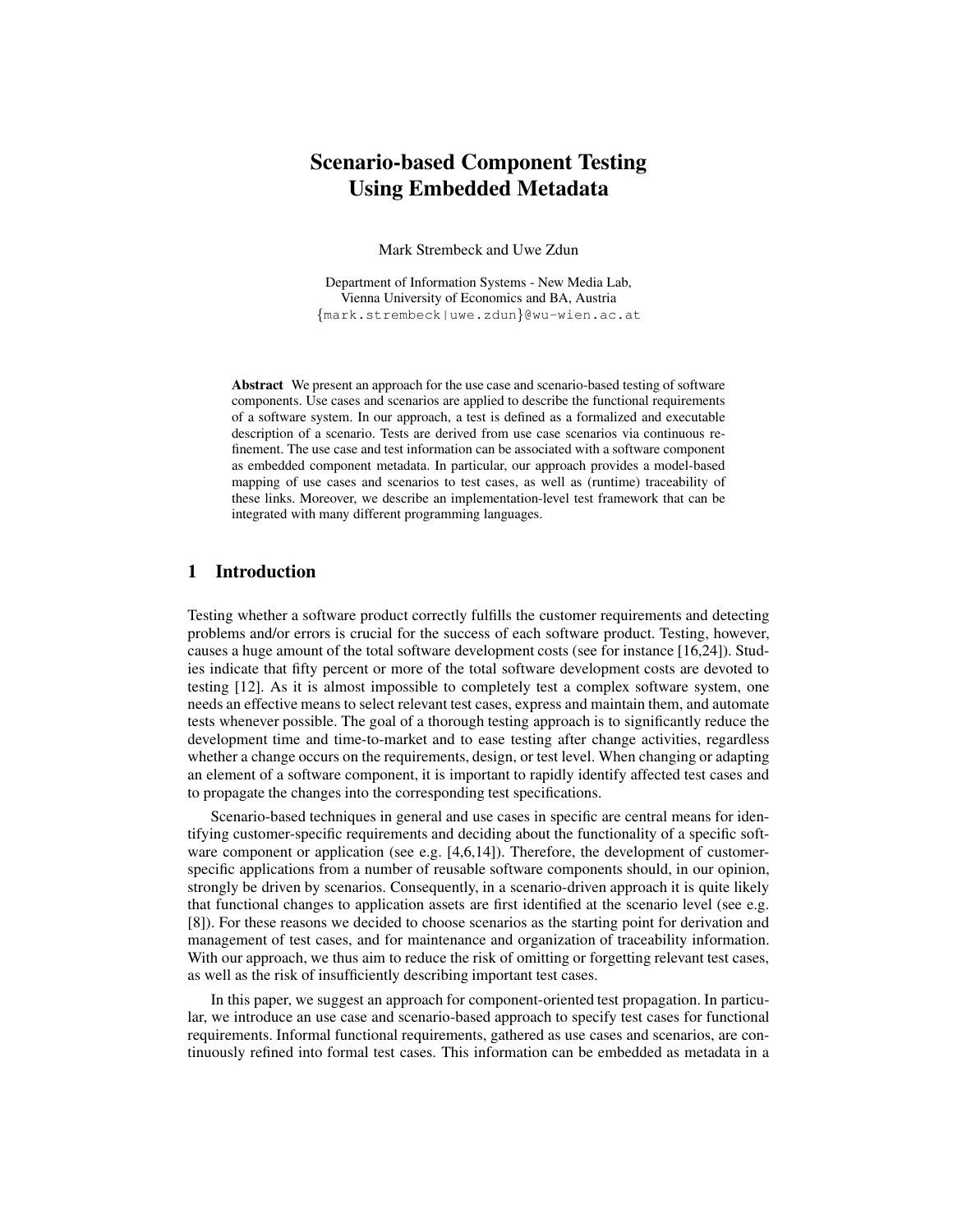

**Figure 1.** A simple use case meta model

software component. Here, *embedded component metadata* refers to additional information which can be added to a software component; for instance, in the source code or in a supplemental file.

Like ordinary comments or annotations, embedded metadata does not affect compilation or interpretation of the component. However, in contrast to ordinary comments or annotations, embedded metadata is introspectible at runtime and can therefore be used to provide additional (formal or informal) information that is related to a specific software component. Central goals of our approach are to ease the maintenance of reusable components, to connect and trace requirements into the source code, to support automated software testing, and to integrate tests and requirement specifications. Our approach thus allows for the continuous consideration of testing issues on the use case, design, and source code levels.

A number of other component testing approaches has been proposed (see for instance [1,3,15,17,31,32]). As discussed in Section 8 all of these approaches cover some of the aspects of our approach; however, none provides all of the features described above. Especially, the continuous traceability from requirements to implemented runtime components together with a model for incremental test evolution are not, or only partially, supported by other approaches.

The remainder of this paper is structured as follows. In Section 2, we introduce an use case meta-model and a test case meta-model, as well as a mapping between these models. Subsequently, Section 3 discusses embedding use cases and test cases as metadata in software components, and Section 4 describes an example for our approach. In Section 5 we present the automated test framework which provides an implementation of the our approach, Section 6 describes how to integrate it in various programming languages. In Section 7 we briefly describe two cases in which we have applied our testing approach. In Section 8, we provide an overview of related work in component testing. Section 9 concludes the paper.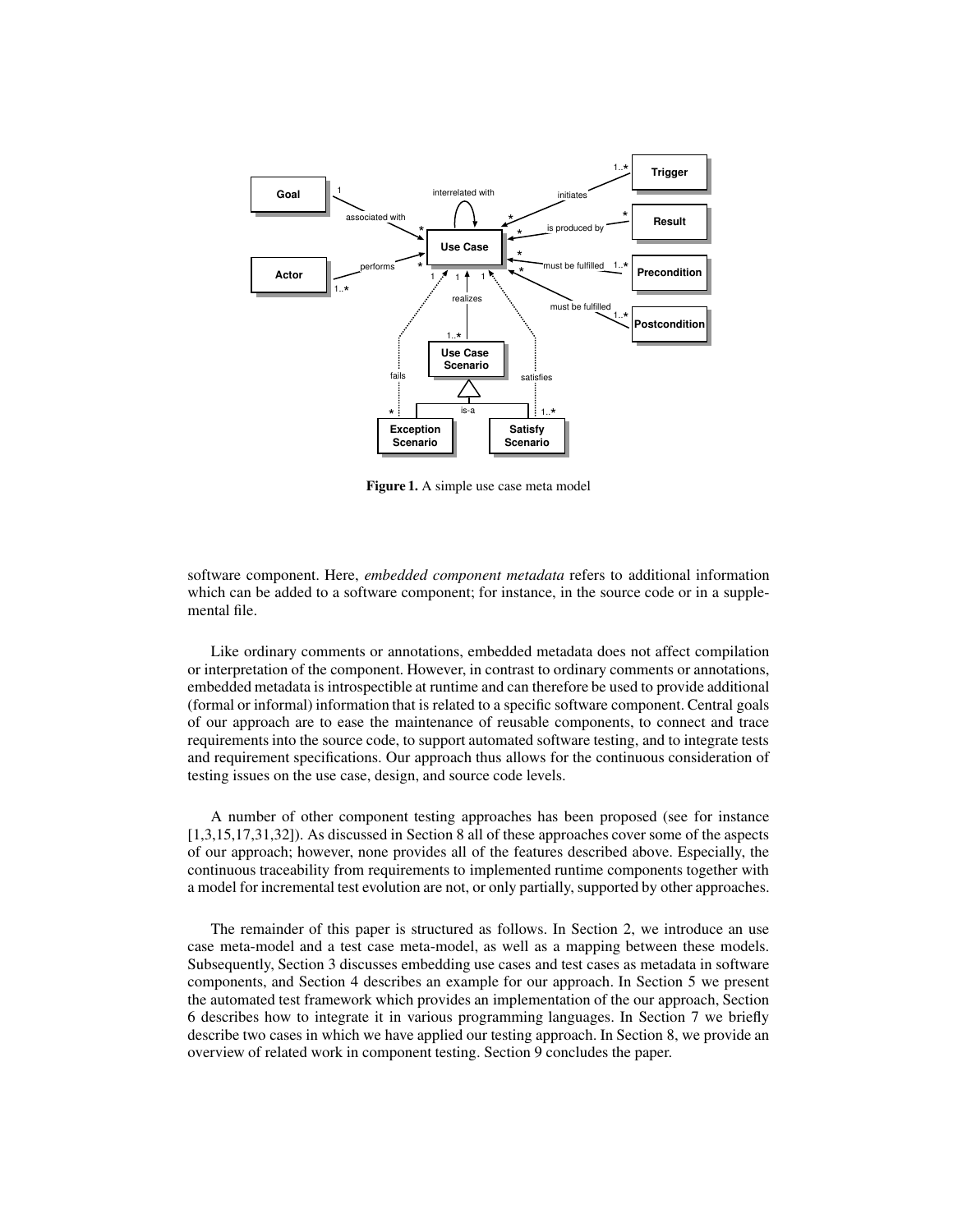# **2 Use Case and Scenario-based Component Testing**

#### **2.1 A Simple Use Case Meta Model**

A scenario is a description of an imaginable or actual action and event sequence. Scenarios facilitate reflections about (potential) occurrences and the related opportunities or risks. Furthermore, they help to find solutions or reactions to cope with the corresponding situations. In the area of software engineering, scenarios are used to explore and describe the system behavior, as well as to specify the user's needs (see e.g. [4,14]).

With regard to scenarios, a use case  $(cf. [2,13])$  can be seen as a generic type definition for a set of concrete scenarios. The scenarios associated with one particular use case may be either exception scenarios or satisfy scenarios (cf. Figure 1). It is equally important to model and test satisfy scenarios as well as exception scenarios. Since the user should normally be able to abort the current action sequence, in most cases at least one exception scenario should exist for every satisfy scenario, even if not specified in detail.

Use cases can be interrelated with other use cases. In particular, use cases can have *include*, *extend*, or *generalization* relations to other use cases (see e.g. [27]). Figure 1 depicts the (generic) use case attributes that we use for the purposes of this paper. In general, these attributes can be applied to describe use cases from different domains. Nevertheless, for many domains one can identify additional attributes that are needed to consider the particularities of the respective domain.

Since a use case acts as the generic type definition for its associated scenarios, each scenario inherits the attributes defined for its use case, such as goal, trigger, precondition, and so forth.



### **2.2 A Test Case Meta Model**

**Figure 2.** A test case meta model

Whereas a use case is a collection of scenarios, a *test case* is a collection of several actual tests at the implementation level. In our approach, the different *tests* included in a test case are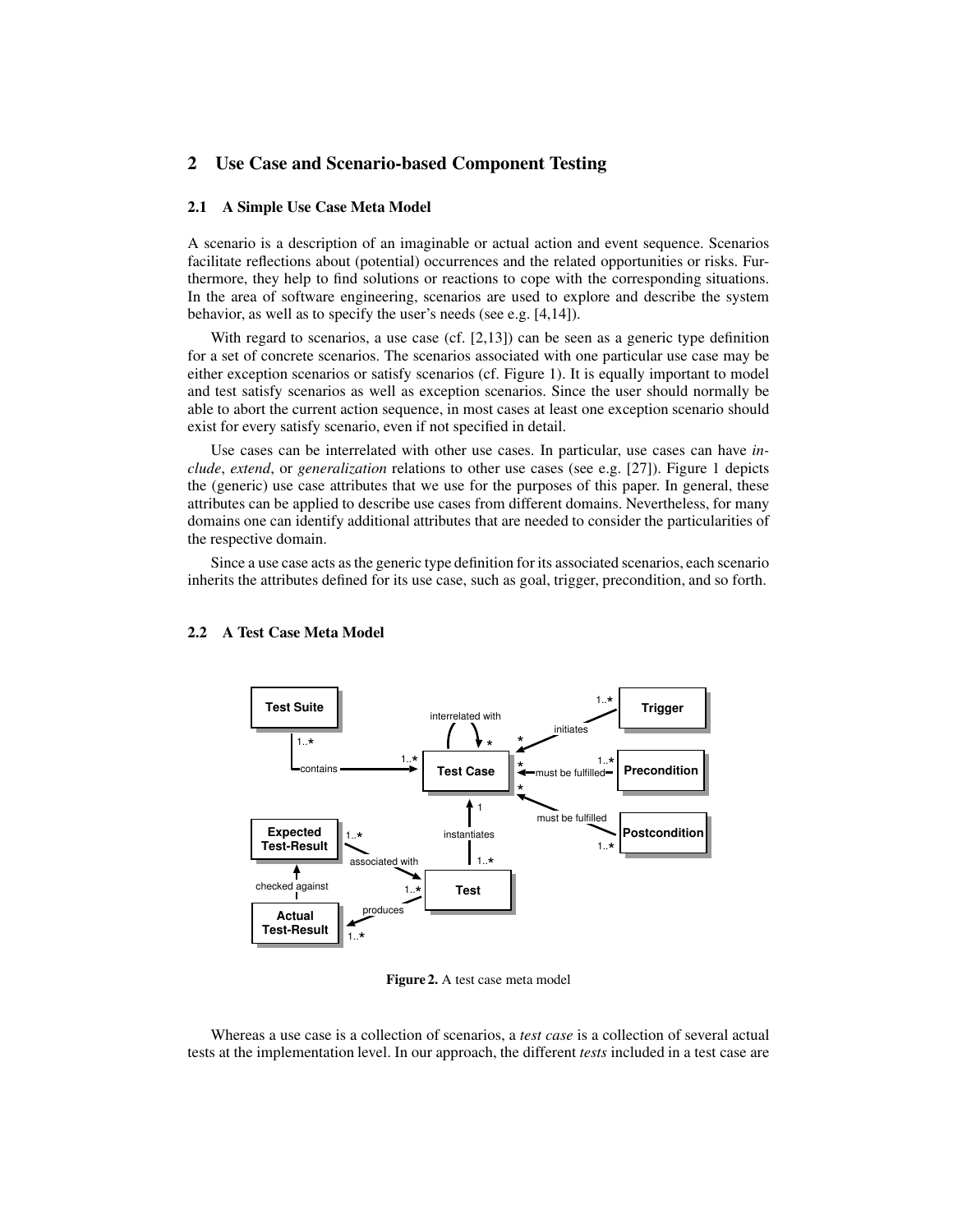used for testing one particular aspect of the system in (many) different ways (see Figure 2). A test case may be initiated by a certain action or event, the so-called trigger. This is basically the same trigger as defined in the corresponding use case, but in a test case it is expressed in a formalized fashion. Similarly, the test precondition(s) as well as the test postcondition(s) are refined and formalized versions of the corresponding conditions defined via the related use case. In essence, each test is a refinement of a corresponding scenario. The main difference is that tests are concrete and formalized descriptions of how to perform a certain scenario with actual software components, while the scenarios associated with use cases are much more generic and most often specified informally. A collection of test cases is called a *test suite*.



**Figure 3.** Basic activities for a test

The typical flow of events when performing a test is depicted in Figure 3 as an activity diagram. When the trigger event of the corresponding test case occurs, all test preconditions must be checked. If all preconditions are fulfilled, one of the tests associated with this particular test case is performed. After performing a particular test we check whether all test postconditions are met. In the last activity it is checked whether the actual results produced during a particular test-run match the expected results for this test.

#### **2.3 Mapping of Use Cases to Test Cases**

In this section we identify the high-level interrelations of use cases and test cases by establishing relations between the meta model elements described in Section 2.1 and 2.2.

Our general concept of integrating use cases and test cases is based on refinement of use cases and test cases via include, extend, or generalization relationships (see Figure 4). If highlevel use cases are continuously refined via one-to-many include relationships, the refined use cases eventually reach a level of detail that allows for a direct mapping to formalized test cases. At this level we propose to introduce a one-to-one relationship between a use case and a test case: this means that each use case is translated into exactly one test case which is a formalization of that particular use case.

In our approach, the mapping information of use case scenarios to implementation level tests can be provided as component metadata. In the Section 3, we describe why and how to embed test information as component metadata. Subsequently, in Section 4, we give an example to describe how this mapping is done in detail.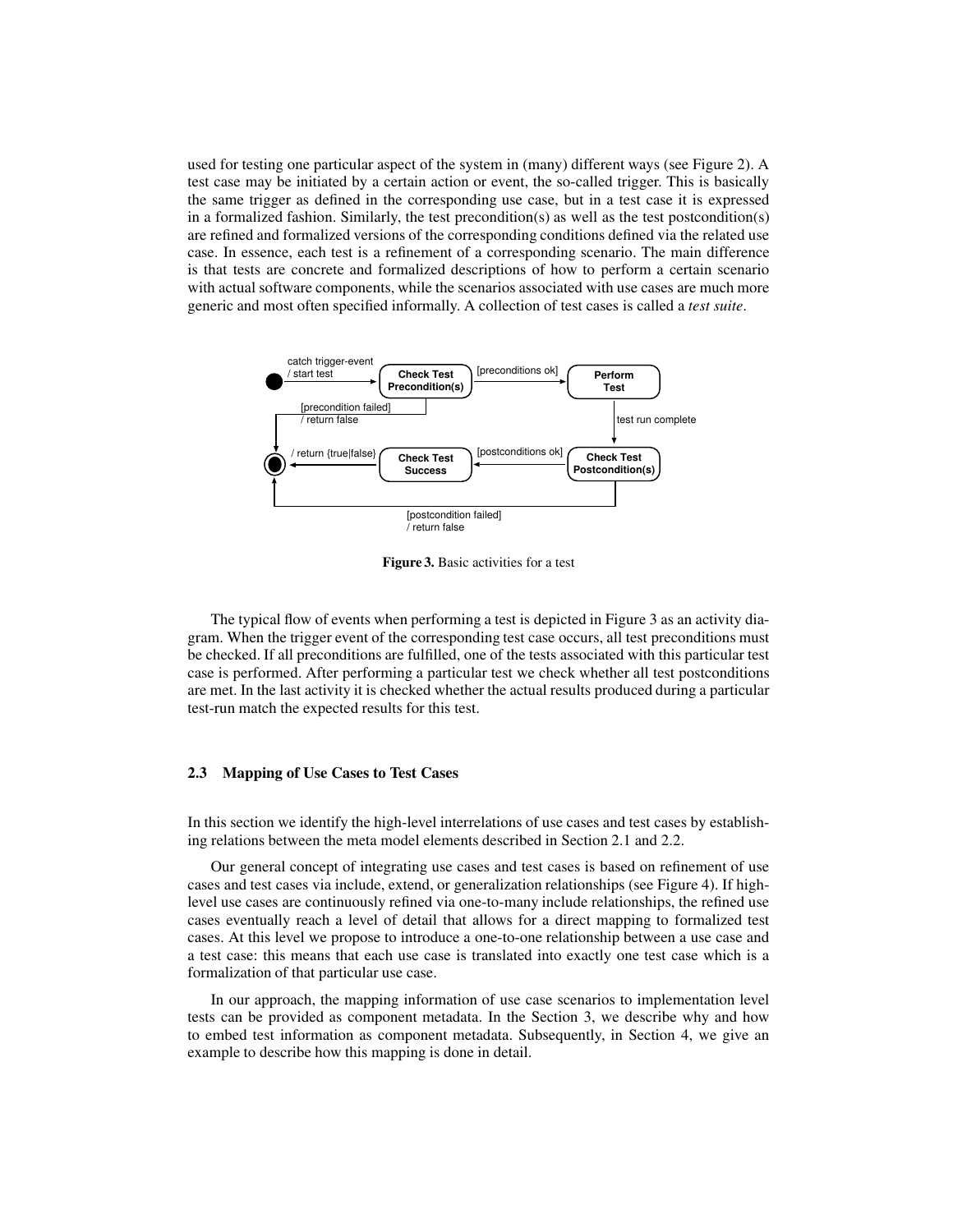

**Figure 4.** Refinement via include relations

#### **2.4 Mapping Use Case Scenario Steps to Test Steps**

In the previous section, we suggested the integration of use cases and scenarios with test cases and tests via incremental refinement. When scenarios are mapped to tests, we have to translate the scenario steps into respective test steps.

We propose to refine scenario steps to a level where they are detailed, yet informal descriptions of a concrete technical scenario in which a component can be used. The scenarios at this level still describe step sequences on an implementation-independent, though detailed, level. This is a prerequisite to reuse the respective use cases and scenarios for different implementations, for instance different component implementations or versions providing the same functionality. In contrast to that, test cases and tests include a detailed description of a specific step sequence which is executed using a specific implementation. The test steps are formalizing the respective scenario steps. They are written, for instance, in a programming language or in a formal specification language. While the external interface of different components implementing the same specification can be standardized, the internal structures and "helper" functions of such software components may differ significantly. Since "only" test cases and tests need to be adapted for different implementations, it is a straightforward task to derive the concrete tests from the corresponding generic scenarios on the use case level.

Thus, the stepwise refinement concept of use cases to test cases allows for a direct translation of scenario steps into formalized test steps. Each scenario step is mapped to one or more test steps. These are applied in the same order as the scenario steps. Therefore, a reader of corresponding scenario steps and test steps can immediately observe the direct relationship between scenario and test.

Obviously, translating scenario steps into formalized test code cannot be automated completely, because technical details of the invocations, components, implementation languages, and so forth need to be considered by a test engineer. But it is possible to support the translation task, for instance with a GUI tool. In Section 4 we present an example of translating scenario steps into formalized test code; using embedded component metadata as introduced in the next section.

### **3 Embedding Test Information as Component Metadata**

Many different definitions of the term component exist. For this paper we like to consider the definition from [30]: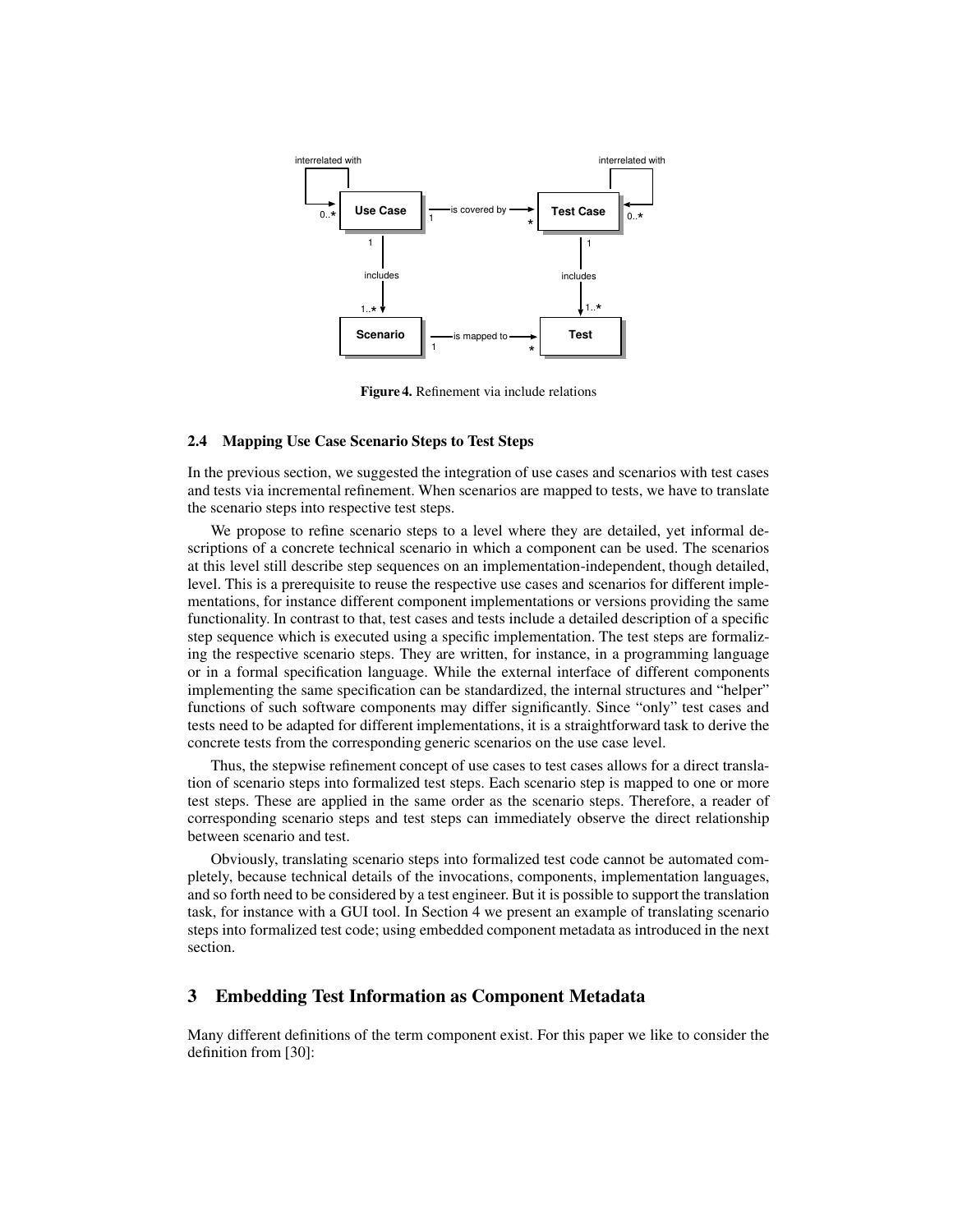A software component is a unit of composition with contractually specified interfaces and explicit context dependencies only. A software component can be deployed independently and is subject to composition by third parties.

This definition of "component" is quite broad. Thus, the term can be used to describe rather different concepts, including subsystems, libraries, Java Beans, COM+ components, component frameworks of scripting languages, server components (such as Enterprise Java Beans and CORBA components), and many more. All of these concepts (more or less) adhere to the component definition above.

In our experiences, the granularity of a software component turns out to be quite useful to document use case and testing information, in contrast to other possible granularities for specifying test cases, such as single classes, single functions or methods, whole systems, or whole frameworks. To illustrate this notion, we take a closer look at the elements of the component definition taken from [30] in the context of use case documentation and testing:

- **–** *Unit of composition:* It is hard to test a single class without its context; a component, in turn, has the purpose to be composed with other components. Thus, the context required for testing is inherently given. Moreover, the composition context can be emulated. For example, writing tests for a large, existing system - instead of tests for a component - can turn out to be quite complex, as many parts have to be configured and installed to run simple tests.
- **–** *Contractually specified interfaces and explicit context dependencies:* A component offers one or more interfaces, each of which describing the services provided by the component. Explicit dependencies define what other components have to be available for a specific component to fulfill its tasks. Usually, the interfaces and dependencies directly represent the functionalities that should be tested; thus, it is easier to select relevant test cases for a component than for a monolithic class framework.
- **–** *Can be deployed independently:* Changes to the implementation of a component do not require changes to other components. Thus, the (exported) functionality of a component can be tested using its (external) interfaces, while the component itself can perform "selftests" to check its internal structures. As, in both cases, we rely on stable interface, test cases can be designed to remain stable as well. This is especially important for component maintenance. In other words, if each change to a system would also require changes to many test cases, then an extensive test suite may rather hinder rapid development than supporting it.
- **–** *Subject to composition by third parties:* Components are intended to be reused. Systems may be assembled from components by different parties than the original component developer. Thus, components are not only a good granularity for selecting and performing test cases, but do also require extensive tests, since components can be expected to run in various environments. Therefore, component developers have a vital interest in maintaining a suitable component test suite.

Since many component models allow for adding metadata or annotations, components are also interesting for directly embedding, and thereby integrating, test and use case data on the implementation level. Moreover, we also use component metadata to provide *traceability* between implementation classes, test information, and requirements specifications.

Thus, in our approach, the mapping of use case and test information is embedded in a software component as metadata. The test framework (see Section 5) interprets the metadata and builds a runtime model of the metadata (see Figure 5). Using this runtime model, the framework can run the test suite as automated regression tests or register callbacks for tests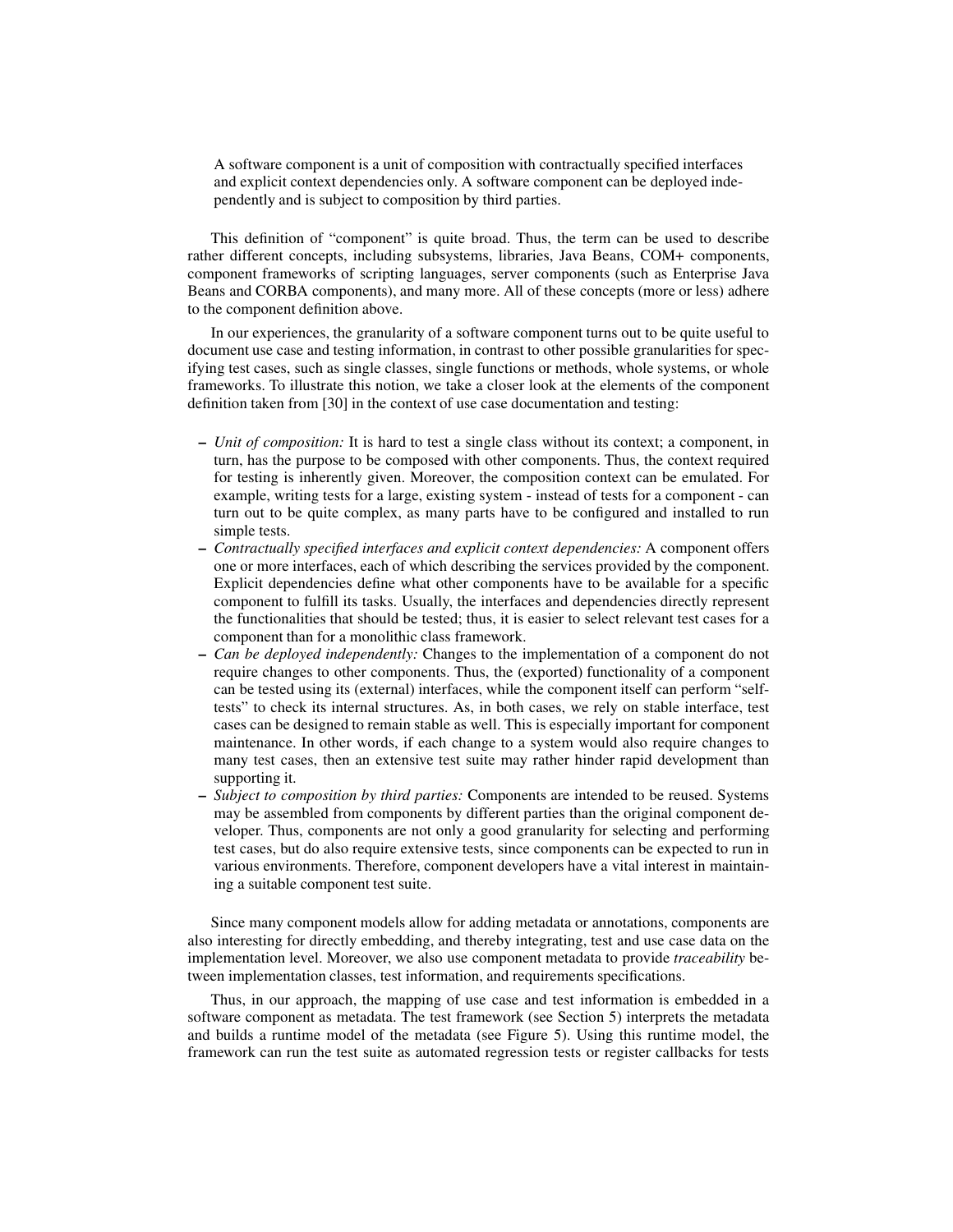

**Figure 5.** Extracting and using embedded test data

that are triggered by runtime events. Furthermore, it can produce other output, such as a test protocol or an HTML report/documentation of test case and use case information.

Our test framework is implemented in the object-oriented Tcl variant XOTcl [21]. The main reasons for using XOTcl are that (a) it provides an extensible metadata feature and (b) it can be integrated in various host languages, such as Tcl, C,  $C_{++}$ , and Java. To allow for embedding of metadata in software components that are written in various programming languages, and extracting this metadata with the same (test-)framework, we require a common metadata syntax. For this purpose, we introduce four (new) XOTcl metadata elements:

- **–** @UseCase: an informal use case description, containing a use case name, author, goal, actor, result, trigger, precondition, postcondition, and relations to other use cases (include, extend, generalization relations).
- **–** @Scenario: an informal scenario description, containing a scenario name, actions, result, and type.
- **–** @TestCase: a formal test case description corresponding to one particular use case, containing a test case name, trigger script, precondition script, postcondition script, relations to other test cases (include, extends, generalization relations), and the order of the tests.
- **–** @Test: a formal test description associated to one particular test case, containing a test name, test script, result script, and check-callback script.

The above metadata elements are embedded in the component metadata. Each metadata element has a name and a structured list of key/value pairs corresponding to the elements of our use case and test model, described in Section 2.1 and 2.2. All options are represented as strings.

# **4 Embedding Use Case and Test Metadata: An Example**

We now present an example how to translate scenario steps into formalized test code. We especially like to focus how actual use case scenarios and derived tests are embedded into a software component. Thus, we chose a relatively simple introductory example of a component implementing a persistent counter. A corresponding XOTcl implementation would look as follows:

```
Class Counter -parameter {{counter 0}}
Counter instproc init args {
 my persistent counter
```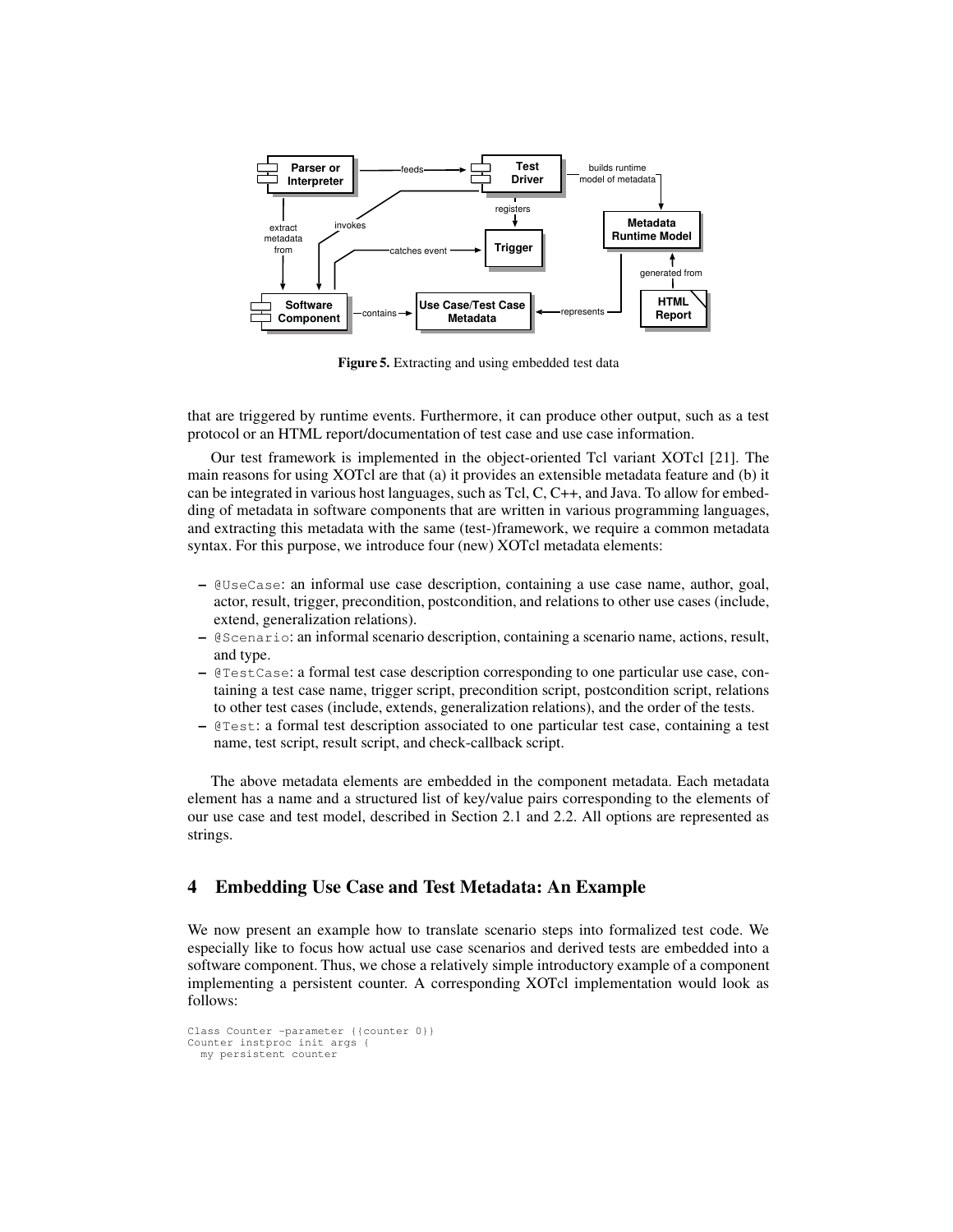```
next
}
Counter instproc count {} {
 my incr counter
}
```
This code defines a counter class with a parameter counter initialized to 0. The parameter definition also implicitly creates a getter/setter operation for the counter. In the constructor init the counter is made persistent. Finally there is an operation to increment the counter by one, called count. The respective XOTcl component now exports two operations as its interface: counter and count.

We specify all use cases and test information as XOTcl component meta-data. A typical use case for this simple counter is shown at the top-left corner of Figure 6. This use case can be refined via an arbitrary number of scenarios. In our model, each of these scenarios is a *part-of* the use case. We model this relationship by scoping the name of the scenarios with the delimiter "::" into the respective use case. For instance, we can build a scenario countTo5 to test if the Counter component is counting correctly, and a persistence scenario to test if the Counter object is destroyed and reinitialized from the database (see bottom-left corner of Figure 6).



**Figure 6.** Meta-data and meta-data relationships in the counter example

Next, we formalize the use cases through test cases. As described in Section 2, for each detailed use case description that should be tested we define a translation into a test case. To model this relationship between use case and test case we simply use the same names/IDs for use cases and the corresponding test cases. That is, in our implementation model a test case that refines a use case shares the identity with this use case (a note on the implementation: this is implemented with an object-oriented adaptation technique called per-object mixin, see also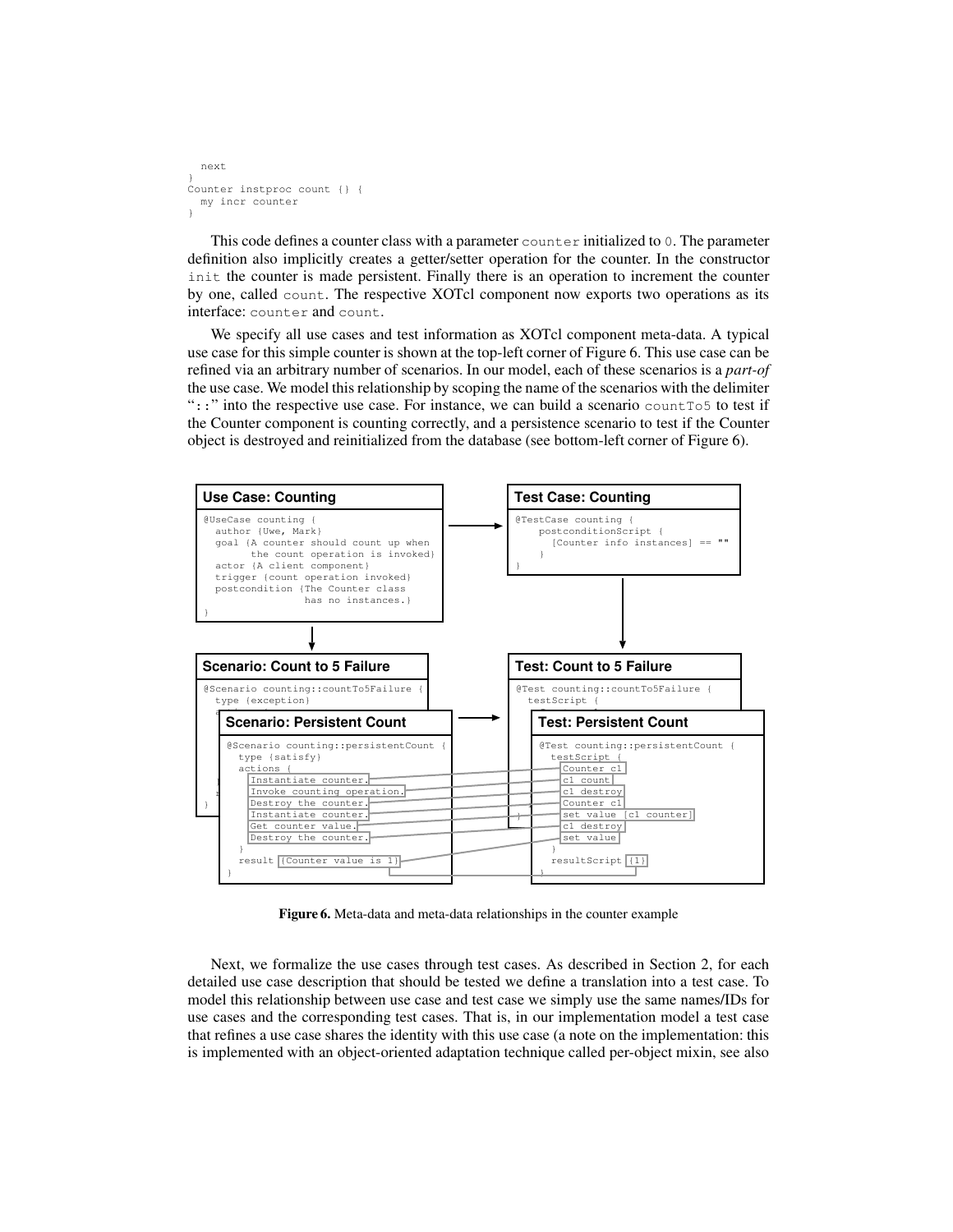[20,21]). Thus, the test case has the same properties as the use case and adds formalizations of those parts that require formalization. This way we avoid any redundancy of information between test case and use case descriptions. For instance, a test case usually formalizes the preconditions and postconditions of a use case into executable scripts.

The postcondition in the top-right corner of Figure 6 checks whether the test scripts have cleaned up the counter instances they have instantiated. Now we can write the tests for this test case. These tests - especially the test script and the result script - formalize the elements of the corresponding use case scenarios. In Figure 6 we can see these relationships. Note that we often can find one-to-one relations when working with highly detailed scenarios. Sometimes one scenario step maps to multiple test steps or we need helper steps. For example, in the example in Figure 6 we need to return the counter value with set value; thus the result in the scenario maps to two elements of the test.

The result script can contain a string value that is compared with the actual test result (as in the example above), or it contains a script that is evaluated (and then compared with the actual test result).

# **5 Test Framework**

In our approach use case and test metadata is especially used for two purposes: selfdocumentation of software components and automated testing of components (cf. Figure 5). For both of these purposes it is necessary to interpret the metadata. In XOTcl we can reuse a generic metadata analyzer framework, allowing to embed metadata in XOTcl code. We have extended this framework to support use case and test metadata. A test driver class is derived from the generic metadata analyzer. It also serves as a Factory [10] for the four metadata classes representing use case, test case, scenario, and test metadata elements (see Figure 7).



**Figure 7.** Interpretation of use case and test metadata in the test framework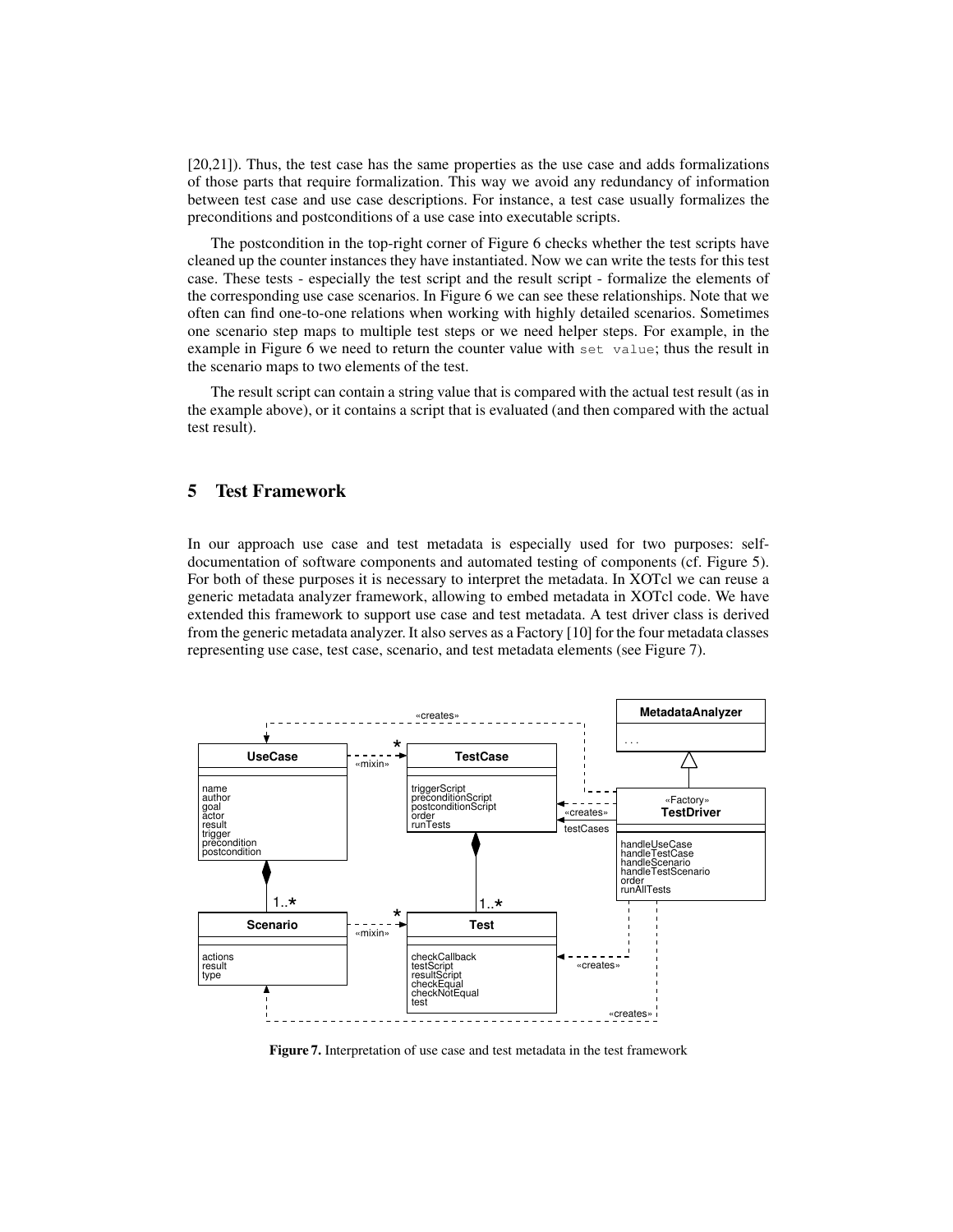The usual order of applying test cases and scenarios is the order in which they appear in the program text. However, sometimes a custom order is required, for instance, because a test is depending on results or "side-effects" produced by other tests. The test driver provides an operation order for changing the order of test cases. Furthermore, the test case class provides an operation order for ordering of tests (see Figure 7).

The test case class also defines a trigger script. This trigger script is not used for explicitly called tests, such as automated regression tests. Instead it is used when a test needs to be triggered by a runtime event. Then the trigger script can be used to register this runtime event, for instance in the event loop of a server application. Typical uses of such tests are performance tests or tests of event-based applications.

As mentioned above, we distinguish different types of scenarios, especially satisfy and exception scenarios. A test engineer can define additional scenario types, if necessary. On the implementation level, the scenario type primarily defines how the results produced by the testScript and the resultScript are compared. The checkCallback operation is used for this comparison. The operation checkEqual checks if the expected result and the actual result of a test run are equal. To test a satisfy scenario, per default, it is simply checked for equality. To test an exception scenario, the test engineer changes the checkCallback operation to checkNotEqual, e.g.:

```
@Test counting::countTo3-failure {
  ...
checkCallback {my checkNotEqual}
  ...
}
```
The two callback operations checkEqual (forsatisfy scenarios) and checkNotEqual (for exception scenarios) are predefined in our test framework. Arbitrary additional check callback operations can be defined by the test engineer. Callback operations take the result of the test script and result script as arguments and return a boolean value to indicate if the test succeeded or failed.

### **6 Integration with Other Programming Languages**

In general, it is possible to reuse our framework implemented in XOTcl with many other languages and component models. An important reason for us to choose XOTcl for the implementation of the test framework was that as a scripting language it is inherently well suited for scripting test cases. Furthermore, it has a language integration model for various other languages, including C, C++, and Java.

To support other languages, such as C, C++, or Java, we can embed a Tcl interpreter in C, C++, or Java code. Then we add invocations to the interpreter that manages all metadata as follows:

```
Tcl_Interp* in = getMetaDataInterpreter();
Tcl_GlobalEval(in, "@ @Scenario xyz {
  author {Me}
  ...");
```
As Tcl/XOTcl offers a native C API, this integration can be done directly in C and C++. In Java, a framework called Jacl/TclBlend [7] is used to connect Java to Tcl and vice versa. In both cases we still have the problem that the test scripts in the interpreter need to access the C functions, C++ objects, or Java objects. It is quite simple to write manual wrappers in Tcl, but for larger components this may cause a considerable amount of work. Nevertheless, there are at least two ways to avoid this problem: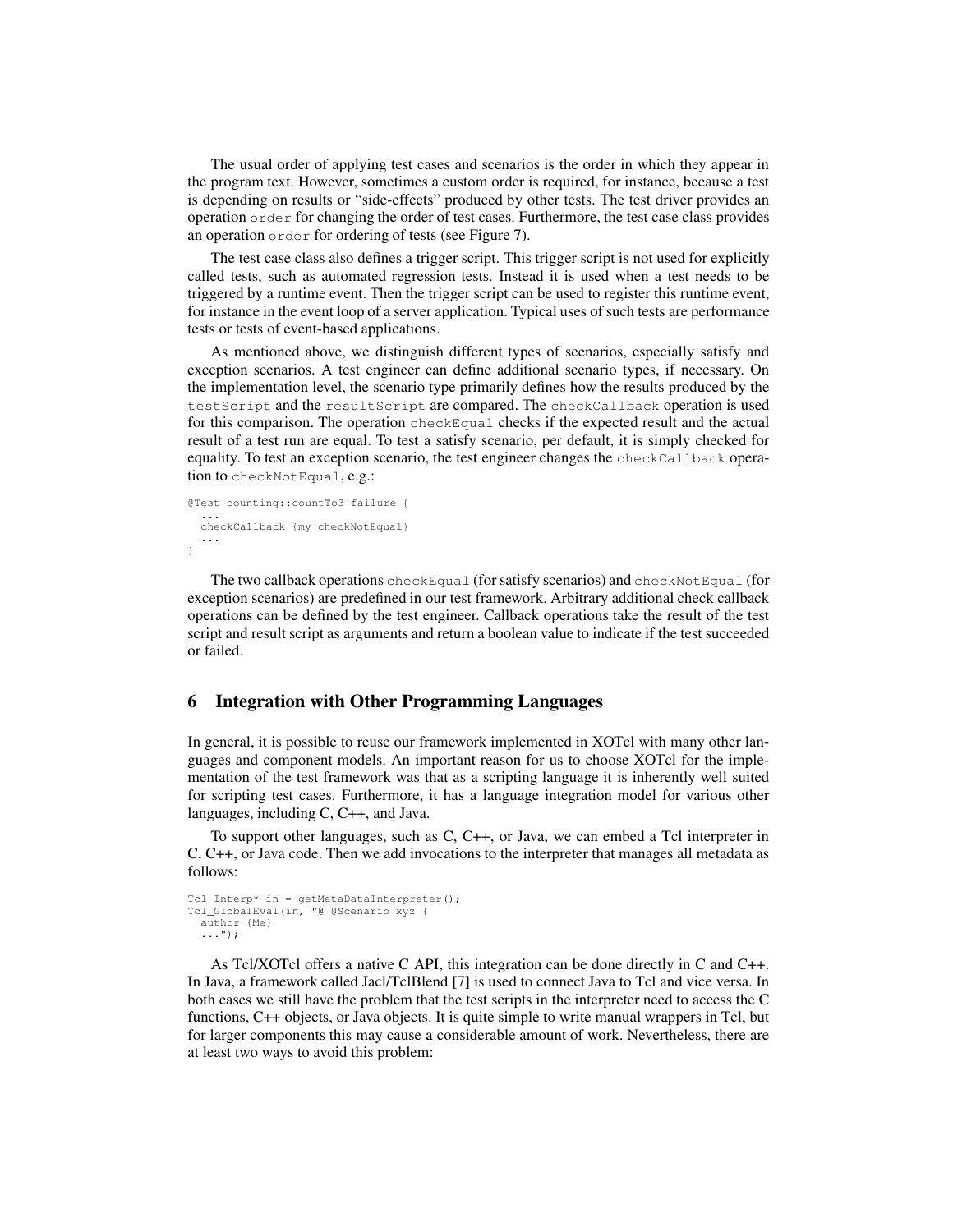- **–** In C++ and C we use the wrapper generator SWIG [29]. SWIG automatically creates XOTcl classes wrapping a given SWIG interface file. Thus, we only have to document the C++ component interface as a SWIG interface file, and all necessary wrapper code is generated automatically. Subsequently, we can use the XOTcl wrapper classes in the test scripts. A SWIG interface file is pretty similar to a C++ or C header file.
- **–** In Java we use the reflection capabilities, as provided by Jacl/TclBlend [7], to create objects wrapping Java objects dynamically. An XOTcl test object looks up its Java counterpart and is able to invoke the test invocation on the Java object via the Java Reflection API.

# **7 Case Studies**

We have applied our test model and framework in a number of projects. Our testing framework has its origins in the metadata and self-documentation framework of XOTcl [21]. In this section, we briefly discuss two other cases: the tests of a role-based access control component and a web component test framework. In addition to these experiences, we have applied the test framework in several student projects (master theses and seminar projects).

#### **7.1 Testing a Role-Based Access Control Service Component**

Access control deals with the elicitation, specification, maintenance, and enforcement of authorization policies in software-based systems In recent years, role-based access control (RBAC, see [9]), together with various extensions, has evolved into the de facto standard for access control in both research and industry. In RBAC, permissions are assigned to roles and roles are assigned to subjects. Thus, each subject possesses the exact set of permissions it needs to fulfill a certain work profile represented by a corresponding role. A central idea in RBAC is to support constraints on almost all parts of an RBAC model (e.g. permissions, roles, or assignment relations) to achieve high flexibility. Static and dynamic separation of duty (see [5]) are two of the most common types of RBAC constraints. In access control, separation of duty (SOD) constraints enforce conflict of interest policies. Conflict of interest arises as a result of the simultaneous assignment of two mutual exclusive permissions or roles to the same subject. Mutual exclusive roles or permissions result from the division of powerful rights or responsibilities to prevent fraud and abuse. An example is the common practice to separate the "controller" role and the "chief buyer" role in medium-sized and large companies.

The xoRBAC component [18,19] provides an RBAC service that is implemented with XOTcl. It allows for many-to-many user-to-role and permission-to-role assignment, and for the definition of role hierarchies. xoRBAC role hierarchies are directed acyclic graphs. Moreover, it supports the definition of different types of constraints, especially cardinality constraints, separation of duty constraints, and context constraints which are applied to define conditional permissions (see [19]). Currently the xoRBAC component supports about 40 use cases that are associated with approximately 250 scenarios. We applied our test framework (see Section 5) to define a scenario-based test suite for xoRBAC. For example, the use cases pertaining to the definition and enforcement of RBAC constraints are interesting to test, since they often include a number of conflict checking procedures. In [28] we discuss the conflict checking of separation of duty constraints in xoRBAC, and each of the conflict checking measures is tested with our test framework.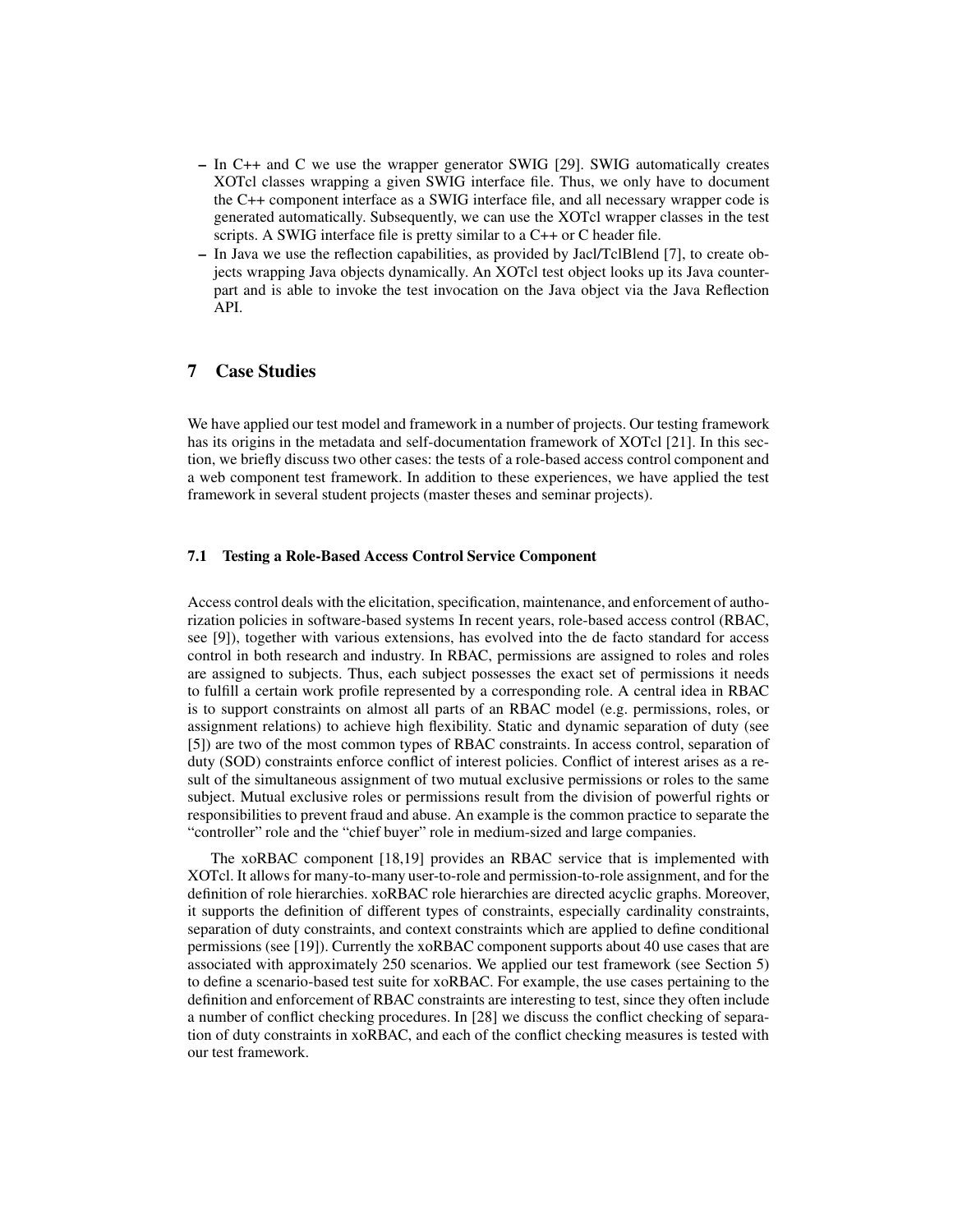#### **7.2 Web Component Test Framework**

We have applied our approach for testing Web components that run in a Web server. The tasks of a Web component is to build up dynamic Web content, especially HTML pages. We need to run functional tests; that is, we need to test whether the delivered Web pages contain the correct information. These tests should be automated so that they can run from time to time. The test information and the correct results can hardly be hard-coded in a test client, because we need to consider the dynamic content of the Web pages for judging whether a delivered Web page is correct or not. The Web component can, for instance, obtain such dynamic content from a database or a legacy system. In other words, we need to write test code that is able to access the dynamic, server-side content. Testing should not happen in the running server itself in order to avoid high loads of the productive system.

In this situation, we propose to embed the test information, as well as use cases and scenarios, as meta-data in the Web component. For testing we use a Web test proxy. The test proxy is an intermediary between the server and the client. A test client accesses the server only via the proxy, and the proxy is able to obtain the test metadata from the server as well as the dynamic content. Thus the proxy can run tests for all Web components deployed in the server and judge whether a delivered Web page contains the correct content.

The client runs all tests, one after another to simulate normal interaction with a Web client like a browser. The proxy checks the trigger scripts of the tests for each Web request. If a trigger matches a request, the proxy applies the Web component test. For instance, we can provide a trigger for an HTTP method and a specific URL:

```
...
triggerScript {
  if {$method == "GET" &b[string first "http://wi.wu-wien.ac.at" $url] != -1} {
    set result 1
  } else {
    set result 0
  }
}
...
```
Using this scheme, we can embed all tests in the Web components apart from the testing client. We can run the test suite, for instance, during idle times of the server. The Web component test proxy logs all test data so that the test report can be analyzed after the complete test suite has run.

# **8 Related Work**

In [23] Orso et al. present two approaches that address the problem of regression test selection for component-based applications. One of these approaches is based on code coverage (either for statements, edges, paths, methods, or classes). The other (specification-based) approach produces test frames that represent a test specification for the functional units in the system. In both approaches the existing meta content of a component, or its specification, is used to select regression tests. In contrast to our approach that derivestest cases from use cases and scenarios, the test selection in the approach of Orso et al. is based on existing meta contents of the source code, or the specification of a software system. Thus, Orso et al. aim at the computation of changes in component versions that cause regression test faults, whereas our approach is more focused on the continuous derivation and use case based selection of test cases.

There are different component testing approaches based on the UML. The TOTEM methodology [3] is an UML-based approach to system testing. It is based on UML diagrams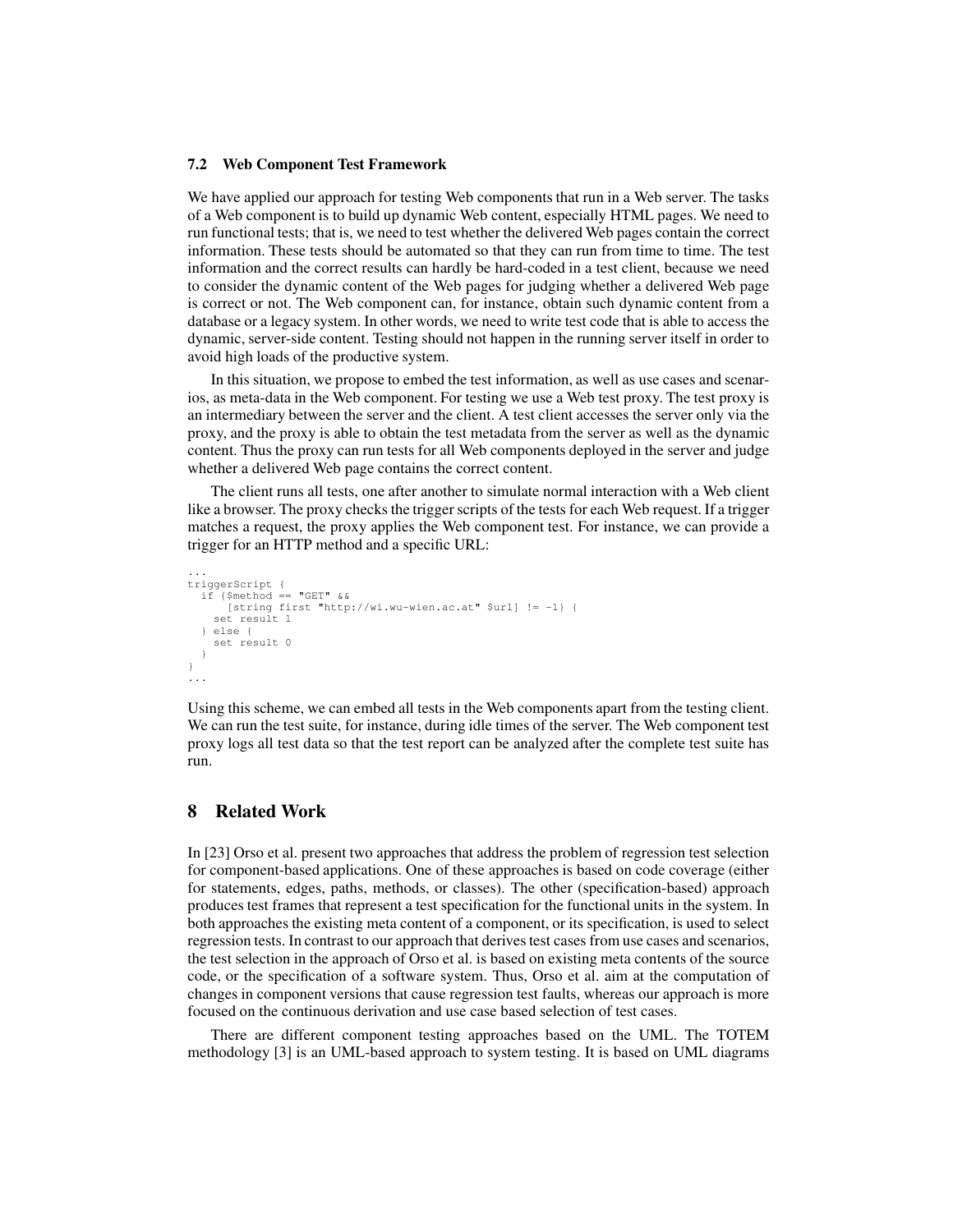produced in the analysis stage, including use case descriptions, sequence diagram, collaboration diagrams, and class diagrams. The test cases are specified by deriving constraints in the Object Constraint Language (OCL) from these artifacts. Classes are described by invariants, and operations by pre- and post-conditions. Use cases are further constrained by sequential constraints, describing e.g. the order of use case steps. However, deriving OCL constraints might be quite complicated; this is one reason why our approach uses stepwise refinement of imperative test cases instead.

Wu et al. suggest to identify tests using UML diagrams that represent the changes to a component [32]. An UML-based framework allows one to evaluate the similarities of components, and identify corresponding (re-)testing strategies. This approach also uses a model-based derivation of test cases and captures traces between design artifacts and test cases. Wu et al. focus on the goal of effectively selecting test cases for re-testing, whereas our approach focuses more on defining and evolving test cases.

The general approach to apply component metadata for different software engineering tasks is used to address various software engineering problems. In [22], Orso et.al. present an approach that includes a testing concept. In this approach, the component metadata is used to derive assertion-based self-checks of software components. Runtime checks on the in- and outputs are performed by means of "checking code" embedded in the application. This checking code can be automatically generated from a set of preconditions, postconditions, and invariants, or alternatively, the checking code can be manually written by the application developer starting from the same conditions and invariants. In our approach, runtime interpretation of metadata is used as a means to provide a similar kind of self-checks.

Some approaches propose built-in tests for components [31,1] that are part of the class specification. We rather use component metadata than coded test cases. This allows for rapid changeability and (runtime) traceability of the links of test cases to implementation classes and requirement specifications, such as use cases and scenarios.

Rosenblum proposes a formal model for test adequacy of component-based software systems [26]. The approach considers situations in which a component will be used in a formal way. The goal is to decide whether or not a component, and the system using the component, has been adequately tested. In our test framework, this problem is addressed through metadata traces between use cases and their respective test cases.

In [15] Jézéquel et al. apply a design-by-contract approach to implement self-testable software components. In particular, they embed "test-contracts" in source code comments and apply a preprocessor to extract the test information before compilation. They describe how they implemented their design-by-contract scheme for component testing in Java. Moreover, they shortly discuss the estimation of test quality and the test selection process.

PACT [17] is an object-oriented architecture for the component testing process. It organizes tests in a class hierarchy, focuses on the reuse of test cases, and provides traceability between tested classes and tests. Our approach also aims at traceability, but goes beyond traceability at the source code level: links to requirement specifications such as use cases and scenarios are maintained as well.

Our approach implicitly provides requirements traceability, as it continuously refines requirements specifications to tests, and records these relationships in (runtime introspectible) component metadata. The traceability problem has also been addressed by various approaches of the requirements engineering community (see [11,25]). Since traceability is a prerequisite for an effective change management, we believe that our approach can help to facilitate the correct and cost-effective propagation of changes on the requirements and design level into source code and the corresponding test cases, which is also a goal of different requirements engineering approaches.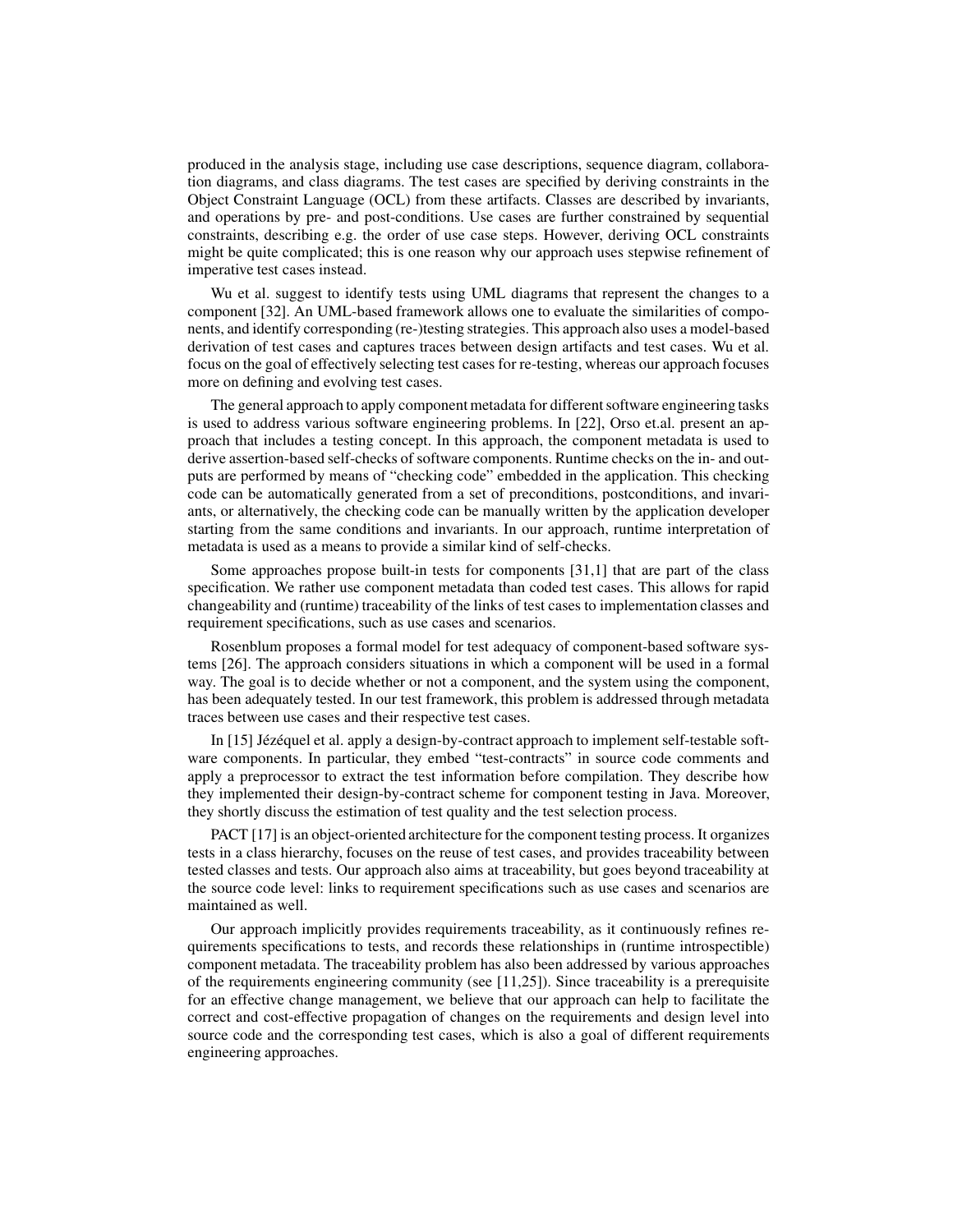# **9 Conclusion and Future Work**

In this paper, we introduced an approach to support n-to-m relations between requirements, design artifacts, and software components on the one hand, and the corresponding test cases on the other. Our approach allows for the model-based derivation of test cases from requirement specifications in form of uses cases and scenarios, as well as traceability between the different artifacts. The correct fulfillment of a requirement can be tested by one or more tests, while the same scenario may be utilized to prove the correct realization of several requirements. We have also presented an implementation model for tests based on embedded component metadata, as well as a prototype realizing this implementation model.

Our approach supports the continuous capturing of trace information to allow for an efficient change management of test cases. The use case and scenario-based approach thus also helps to effectively and systematically propagate changes of functional requirements to corresponding tests. If a change on the use case level occurs, all possibly affected refinement use cases and test cases can directly be identified through implicit trace relations. The approach is suited to derive test cases from user requirements, but can also be used for "standalone" test cases produced by the software developers (resp. programmers). None of the approaches, discussed in Section 8, supports such a form of continuous traceability from requirements to implemented runtime components.

#### **References**

- 1. C. Atkinson and H. Gross. Built-in contract testing in model-driven, component-based development. In *Proc. of ICSR-7 Workshop on Component-Based Development Processes*, April 2002.
- 2. G. Booch, I. Jacobson, and J. Rumbaugh. *The Unified Modeling Language User Guide*. Addison-Wesley, 1999.
- 3. L. Briand and Y. Labiche. A UML-based Approach to System Testing. *Journal of Software and Systems Modeling*, 1(1), 2002.
- 4. J. Carroll. Five reasons for scenario-based design. In *Proc. of the IEEE Annual Hawaii International Conference on System Sciences (HICSS)*, 1999.
- 5. D. Clark and D. Wilson. A Comparison of Commercial and Military Computer Security Policies. In *Proc. of the IEEE Symposium on Security and Privacy*, April 1987.
- 6. A. Cockburn. *Writing Effective Use Cases*. Addison-Wesley, 2000.
- 7. M. DeJong and S. Redman. Tcl Java Integration. http://www.tcl.tk/software/java/, 2003.
- 8. E. Ecklund, L. Delcambre, and M. Freiling. Change Cases: Use Cases that Identify Future Requirements. In *Proc. of the 11th Conference on Object-Oriented Programming Systems, Languages, and Applications (OOPSLA)*, October 1996.
- 9. D. Ferraiolo, R. Sandhu, S. Gavrila, D. Kuhn, and R. Chandramouli. Proposed NIST Standard for Role-Based Access Control. *ACM Transactions on Information and System Security (TISSEC)*, 4(3), August 2001.
- 10. E. Gamma, R. Helm, R. Johnson, and J. Vlissides. *Design Patterns: Elements of Reusable Object-Oriented Software*. Addison-Wesley, 1995.
- 11. O. Gotel and A. Finkelstein. An analysis of the requirements traceability problem. In *Proc. of the IEEE International Conference on Requirements Engineering (ICRE)*, 1994.
- 12. M. Harrold. Testing: A roadmap. In *The Future of Software Engineering, A. Finkelstein (ed.)*. ACM Press, 2000.
- 13. I. Jacobson. *Object-Oriented Software Engineering*. Addison-Wesley, 1992.
- 14. M. Jarke, X. Bui, and J. Carroll. Scenario management: An interdisciplinary approach. *Requirements Engineering Journal*, 3(3/4), 1998.
- 15. J. Jézéquel, D. Deveaux, and Y. L. Traon. Reliable Objects: Lightweight Testing for OO Languages. *IEEE Software*, 18(4), July/August 2001.